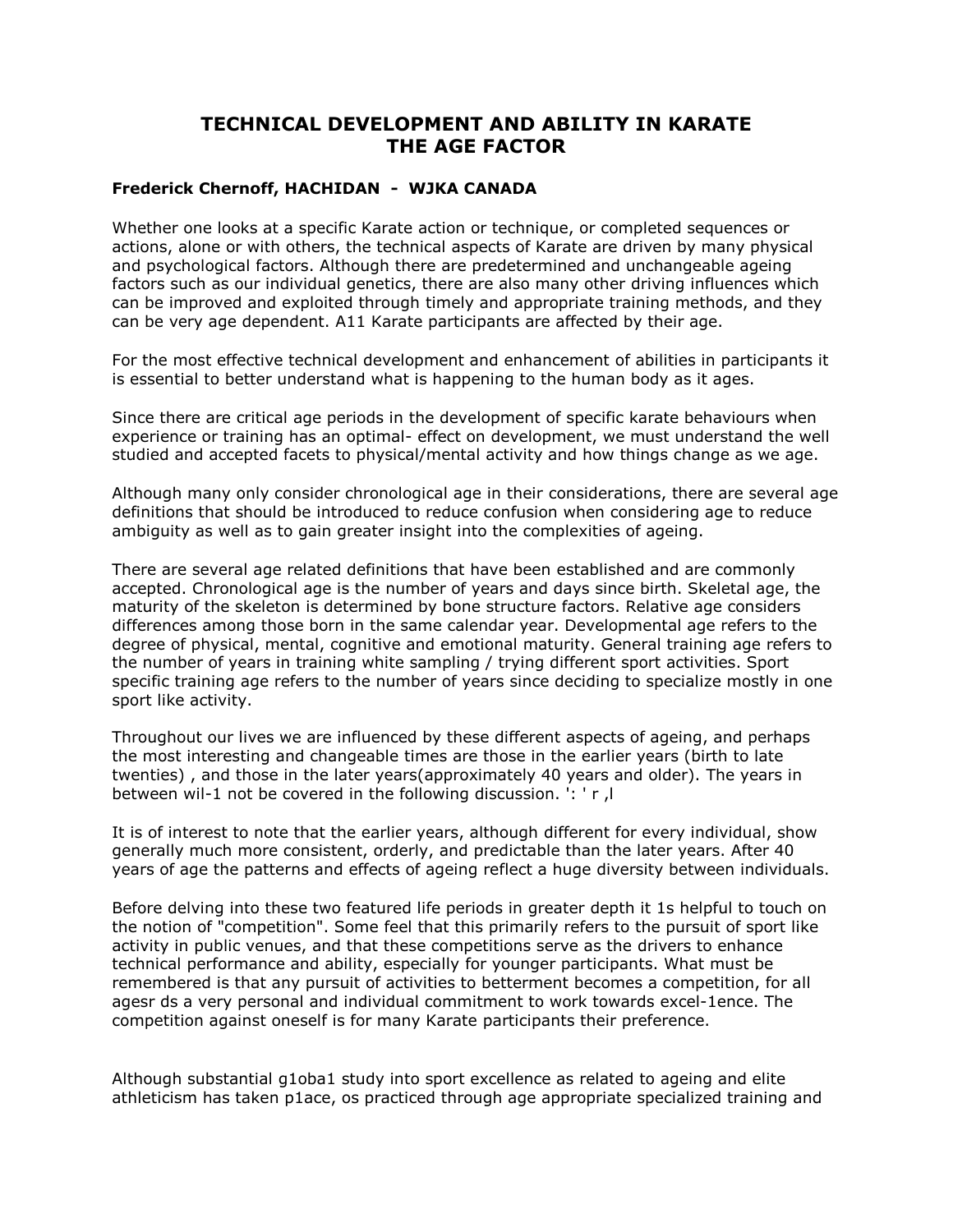competitions, it is useful to reinforce the thought that most participants are not pursuing elite competition. They are interested in life oriented personal competition with themselves, and they can al-so enjoy the training benefits gained from all the detailed study work, but in a more personal and private way. This certainly stil-l- ei-r,,hances their technical development also.

Through the earlier years of development humans pass through a very significant period of change called puberty. Through this period the following attributes play a key role in technical development. Peak height velocity (PHV) is the maximum rate of increase in strength during growth spurts. The age of maximum increase in strength is called the age at PSV. Peak weight velocity (PWV) is the maximum rate of increase 1n weight during growth spurt. The age of maximum increase in weight is cal-led the age at PWV.

As children grow and mature passing from childhood to adulthood the huge effect of gender must also be appreciated and respected for optimal technical- development. PHV in girls occurs at about 72 years of age. PHV in boys is more intense than in girls and on average occurs about 2 years later. PSV comes about a year after PHV.

For both girls and boys the developmental sequence may occur 2 or more years earlier or later than average. From this age spread it can be seen that chronological age in adolescents from age 10-16 years can represent 4-5 years of difference developmentally.

Age appropriate training development and enhancement of abilities optimizes successful participation, enjoyment and skills. For this age group particularly we must understand there are these differences. Since we are first delving deeper into the earlier years, and since there are so many changes taking place through these years it is helpful to also better understand the concepts of adaptation and trainability.

Adaptation refers to changes in the body as a result of stimulus, and that are influenced strongly by genetics.

Trainability refers to faster adaptation to stimuli and genetics and how developing individuals respond to training stimulus at different stages of growth and maturation. Stimulus must be timed to achieve optimum adaptation with regard to motor skiIIs, muscular, and or aerobic power.

Both adaptation the five fundamental-s skill, suppleness (endurance).

and trainability of training and (f1exibillty , concepts must be applied to performance/ namely, speed, strength, and stamina

### SPEED

Eor boys the first speed training period occurs between the ages of 7 and 9 years and the second period occurs between the ages of 13 and L6. For girls, the first speed training period occurs between the ages, bf 6 and B years and the second window occurs between the ages of 11 and 13 years.

### SKILL

The period for optimal skill training for boys 1s between 9 and L2 years and between 8 and 11 for girls.

SUPPLENESS ( FLEXIBILITY )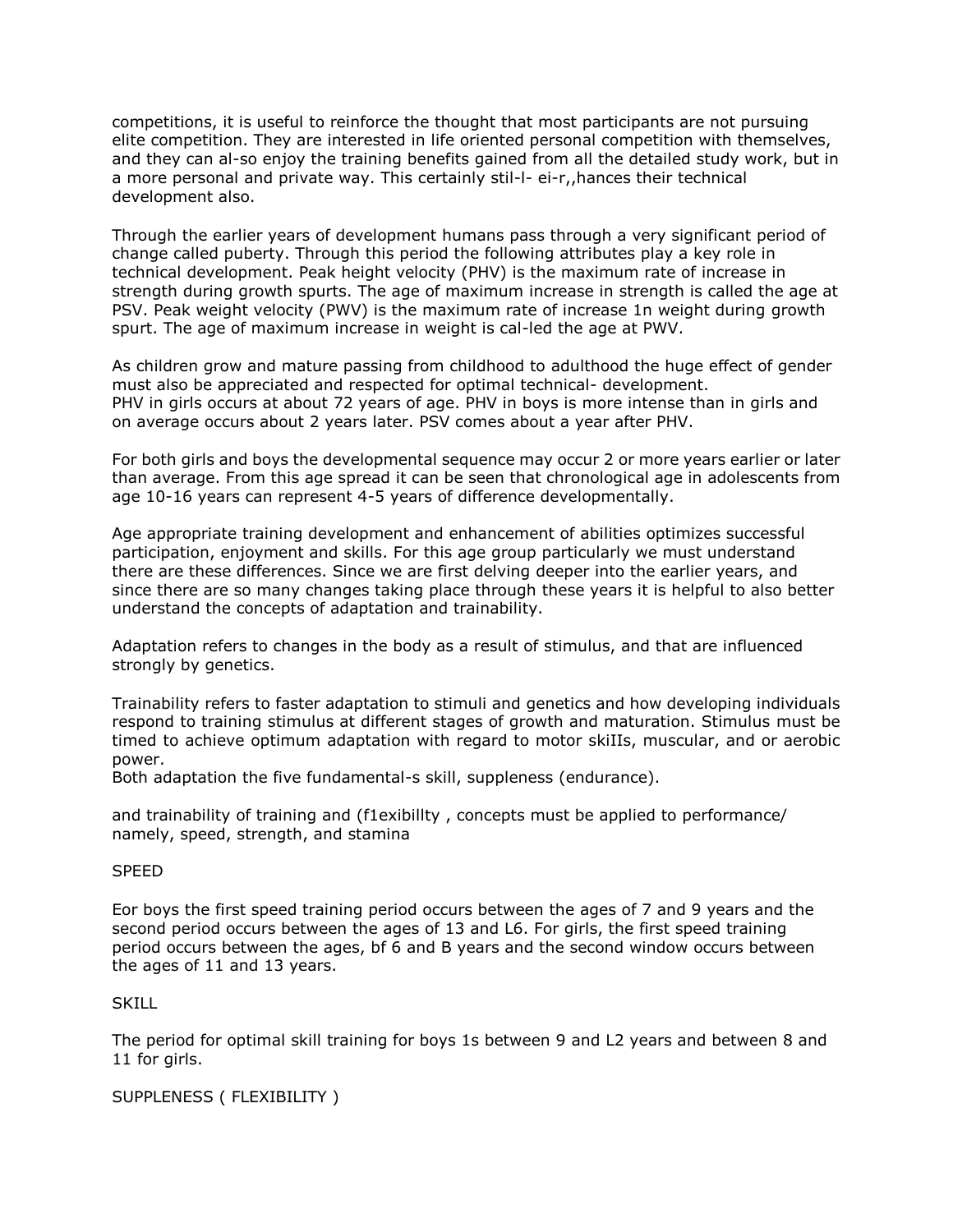The optimal period of trainability for suppleness for both genders occurs between the ages of 6 and 10. **STRENGTH** 

The sensitive period of strength trainabi immediately after PHV or at the onset of puberty is 12 to 18 months after PHV.

Iity for girls is while for boys it

STAMTNA (ENpI,RAr{CE)

The sensitive period of trainability for stamina occurs at the onset of PHV. Aerobic capacity training is recommended before karateka reach PHV. Aerobic power should be introduced progressively after growth rate decelerates.

In summary, of these five sensitive periods of accelerated adaptation to training (5 S's), the periods for both stamina and strength are ndsed-'on the moving target of the onset of the growth spurt and PHV, whereas speed, skill and suppleness are based on chronological age. These characteristics influence Karate technical development as seen in the following optimum training regimes:

Under 6 years

Learn fundamental movements and link them together into play.

t'laIes 6-9 years o].d Females 6-8 years old Develop general movement skills using a fun, playful yet structured approach. Developing physical literacy is a focus which includes reading what is going around them in an activity setting and reacting appropriately to those events. Introduce single attacks and static targets, correct breathing, and eye position, Karate ethics and respect, and competition rules

Males 9-12 Females 8-11

Developing fundamental movement and basic Karate skills with priority on the development of motor coordination.

Introduce

distancing and rhythm, technique phases, double attacks, block counter, partial evasion, and kime (focus)

Males 12-16 Females 11-15

Flexibility should be emphasized during the growth spurt (PHV) due to sudden ''Ehanges in bones, tendons, and ligaments .

Introduction of mobile targeting, multi attacks block counter against more advanced attacks, and competitive strategies and simulations.

Ma1es 16-18 females 15-17

Optimize fitness preparation and further develop through training for fitness, techniques, mental/decision training which is individualized.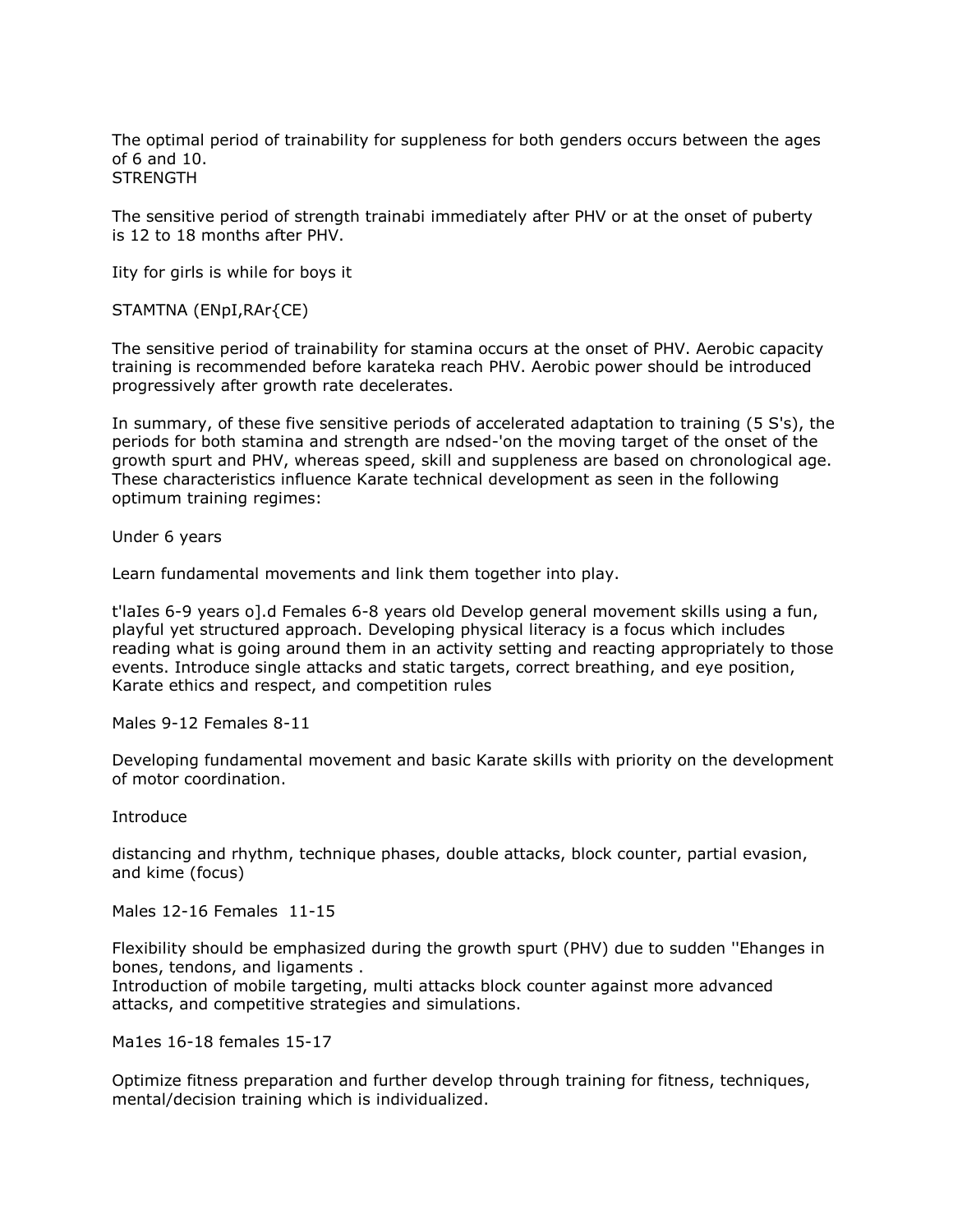karate skil1s tactics and

Males 18-24 Females 17-22

Seeking mastery of technical- and tactical- proficiency and pursuing consistency at high speed. Volume and intensity should be tested and optimized.

Males 24 plus Females 22 plus

This period establishes elite participation competitiveness for those pursuing this stream.

and

Karate as a sport activity is a late development competitive sport activity and therefore the peak elite period is during the twenties. Training to elite sport levels will decidedly track the intense age sensitive training guidelines that are followed by all elite sport competitors. Although most Karate participants up to this age are riot' actively training for elite sport Karate it is important to understand that the developmental changes discussed equally affect those competing at an individual level against themselves and so to optimize technical development the same age respectful guidelines apply. Of course for the less intense participant many of the training aspects such as frequency, intensity, number of repetitions, types of strength training, and so on will be much reduced.

This less intense approach to continuous rigorous training, pursued over a lifetime carries us through the 1n between years (perhaps a more consistent and predictable period) and on to the next life period of interest that will be discussed. From approximately forty years of age onwards we enter the more mature " senior years " .

It is certainly of no surprise that these later Karate training years can consist of very diverse age durations and experiences in different individuals. Some participants continue to train for decades and some are nearly done. It is now timely to look closer at the changes and issues facing this age period and considerations for optimizing technical development regardless of the changes.

Several physical areas degrade with age such as strength, reflexes, endurance, speed, and flexibility. There are also psychological changes which reduce performance such as memory and retention, attitude, and mental agility. Fortunately, several

areas improve with age such as strategy, patience, timing, the ability to re1ax, technical knowledge, and the benefits from long term continuous physical conditioning.

Older Karateka often carry injuries from earlier years, become injured more easily and heal slower. Smart training that respects these realities must be followed. Continual training at safe intensity level-s is necessary in order to enjoy and benefit into the much later years from Karate-Do.

In fact perhaps the most important aspect of successful training when considering ageing is the necessity to continue training, in a regular, sensible and steady approach. Although

training to excess is not healthy in later years due to potential strain and overuse injuries, we can challenge degradation by seeking optimum effort with appropriate repetition,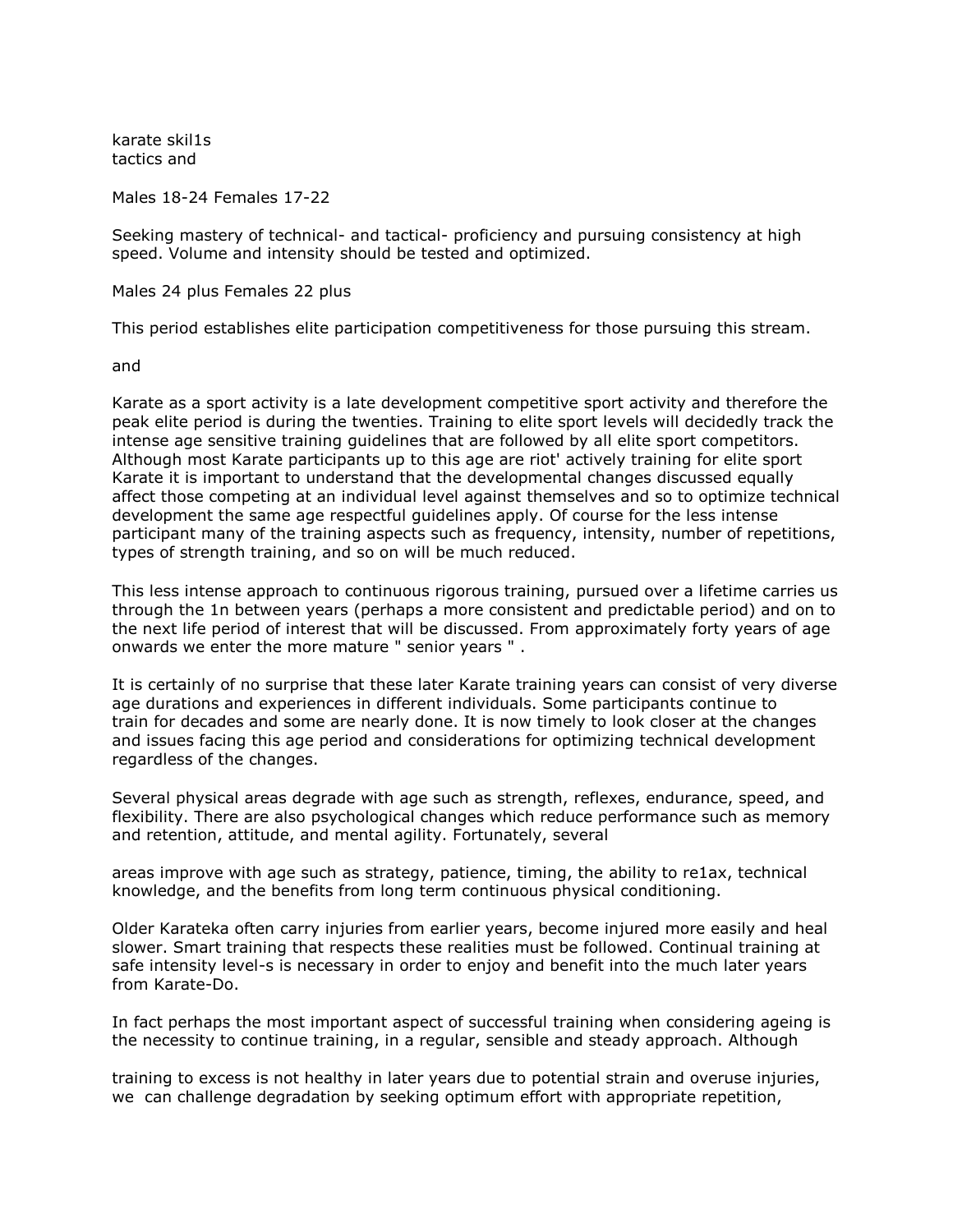aerobic training, and strength training suitable to our individual abilities. Extended training breaks or lapses are more traumatic to the body upon resumption of training. This must therefore be avoided. Injuries and trauma will be reduced and in many cases higher levels of ability wil-1 be maintained. With delayed returns to training participants do not always regain their former level of ability when they resume.

When we are seeking out strengths from those aspects that improve with age we discover many of these strengths are more than just compensating for those areas that degrade. A great example is timing and speed. With enhanced timing you have all the time in the world so how do you miss a little speed?

unpredictable timing coupled with experienced body positioning masters greater speed in others, with less effort and much improved effect.

Experienced Karateka are more relaxed and therefore these relaxed muscles are able to react more quickly than in earlier training years. Also, since tension burns energy this improved relaxation serves to conserves more energy. This can help improve stamina.

#### Clever and

Experience contributes to patience and much less wasted movement. Not only does this help to conserve energy it further enhances early recognition of effective openings created by a moving active opponent which can be exploited.

Continually working on flexibility ensures greater range of motion and lessens injury. As suppleness declines it makes good

sense to select lower targets such as chudan and gedan more often than jodan, particularly with kicking techniques.

Kata j-s such a complete training activity that it should be embraced in later years. When greater diversity and challenge is desired, kata training can be adjusted in a variety of ways to offer opportunities for additional movement and complexity, as well-as to offer a variety of intensity level-s to enhance fitness. By working with the well known, learned kata and trying various changes and adaptations we can introduce both new interest and challenges.

Examples of modifications include performing a kata i-n mirror image, end to start, trying blind kata, adding kicks before or after each move, and so on.

An additional excellent aspect of kata training for more mature Karateka to pursue involves further research into and practice with the bunkai, the practical applications of the kata.

Another aspect of ageing that can influence technical development and performance relates to physical parts of the body that are critical and yet seem to wear out more obviously. Three very common physical areas of concern which stand out for ageing (and older) Karateka are their knees, lower back, and shoulder rotator cuff area. Time is not particularly kind to these areas and the non recoverable wear and tear over the years coupled with non repairable injuries acquired certainly contribute to the challenges of training as we age. Fortunately, there are actions and behaviours that can be adopted which much improve our continued training and technical advancement.

The first big step is to reconcile our egos in an honest fashion and understand that when you age some adjustments and changes from earlier training habits and expectations are necessary.